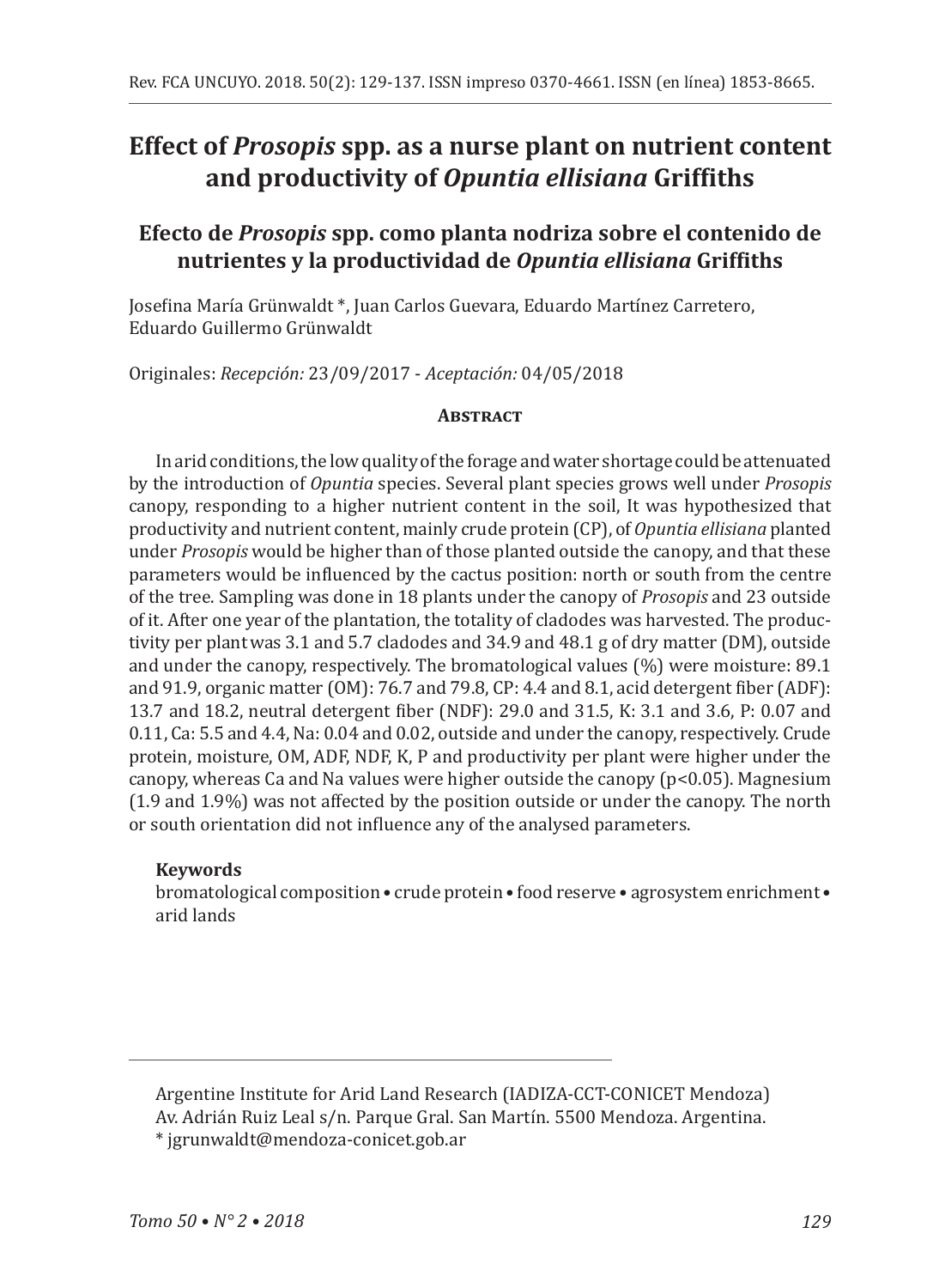#### **Resumen**

En condiciones de aridez, la baja calidad del forraje y la escasez de agua podrían ser atenuadas con la introducción de especies de *Opuntia*. Varias especies tienen buen crecimiento bajo la canopia de *Prosopis* spp*.,* respondiendo a un contenido más alto de nutrientes en el suelo. Se hipotetizó que la productividad y el contenido de nutrientes, principalmente proteína cruda (PC), de *Opuntia ellisiana* establecidas bajo la canopia de *Prosopis* serían más altos que los implantados fuera de la misma y que estos parámetros serían influenciados por la posición del cactus: norte o sur respecto del centro del árbol. Se muestrearon 18 plantas de cactus bajo la canopia y otras fuera de la misma. Después de un año de crecimiento, se cosechó la totalidad de los cladodios. La productividad por planta fue 3,1 y 5,7 cladodios y 34,9 y 48,1 g de materia seca (MS), fuera y bajo la canopia, respectivamente. Los valores bromatológicos (%) fueron humedad: 89,1 y 91,9, materia orgánica (MO): 76,7 y 79,8, PC: 4,4 y 8,1, fibra detergente ácida (FDA): 13,7 y 18,2, fibra detergente neutra (FDN): 29,0 y 31,5, K: 3,1 y 3,6, P: 0,07 y 0,11, Ca: 5,5 y 4,4, Na: 0,04 y 0,02, bajo y fuera de la canopia, respectivamente. Proteína cruda, humedad, MO, FDA, FDN, K, P y productividad por planta fueron más altas bajo la canopia, mientras que los valores de Ca y Na fueron más altos fuera de la canopia (p<0.05). Magnesio (1,9 y 1,9%) no fue afectado por la posición bajo y fuera de la canopia, respectivamente. La orientación norte o sur no influenció los parámetros analizados.

#### **Palabras clave**

composición bromatológica • proteína cruda • reserva de alimento • enriquecimiento del agroecosistema • tierras áridas

#### **INTRODUCTION**

There are numerous reasons behind the diffusion of cacti as forage or fodder around the world, such as the simple cultivation practices required to grow the crop, rapid establishment in a new area, easy multiplication practices (18). Also they have the ability to withstand prolonged drought, high temperatures as well as soils affected by wind and water erosion (16). This aptitude has made the cactus plantations suitable as food supply and they have become strategic to mitigate the effect of drought over animal production systems in various arid and semi-arid areas of the world. Cacti have greater water-use efficiency due to Crassulacean Acid Metabolism (CAM) photosynthetic pathway (24) and this makes them especially suited for forage productions in arid lands.

*Opuntia* species are not a balanced feed: rich in energy, calcium and beta carotene, but poor in fiber and nitrogen (4). As evidenced by various studies, some efforts have been made with the purpose of increasing the nitrogen content in cactus for using as forage (8, 10, 17).

*Opuntia* spp. can be cultivated in a wide range of environments. The major limitation to cultivation of cactus in many areas of the world are severe cold winter temperatures such as happens in the region of Mendoza, Argentina (16), northern Mexico (5), the Mediterranean Basin (22), the arid highland steppes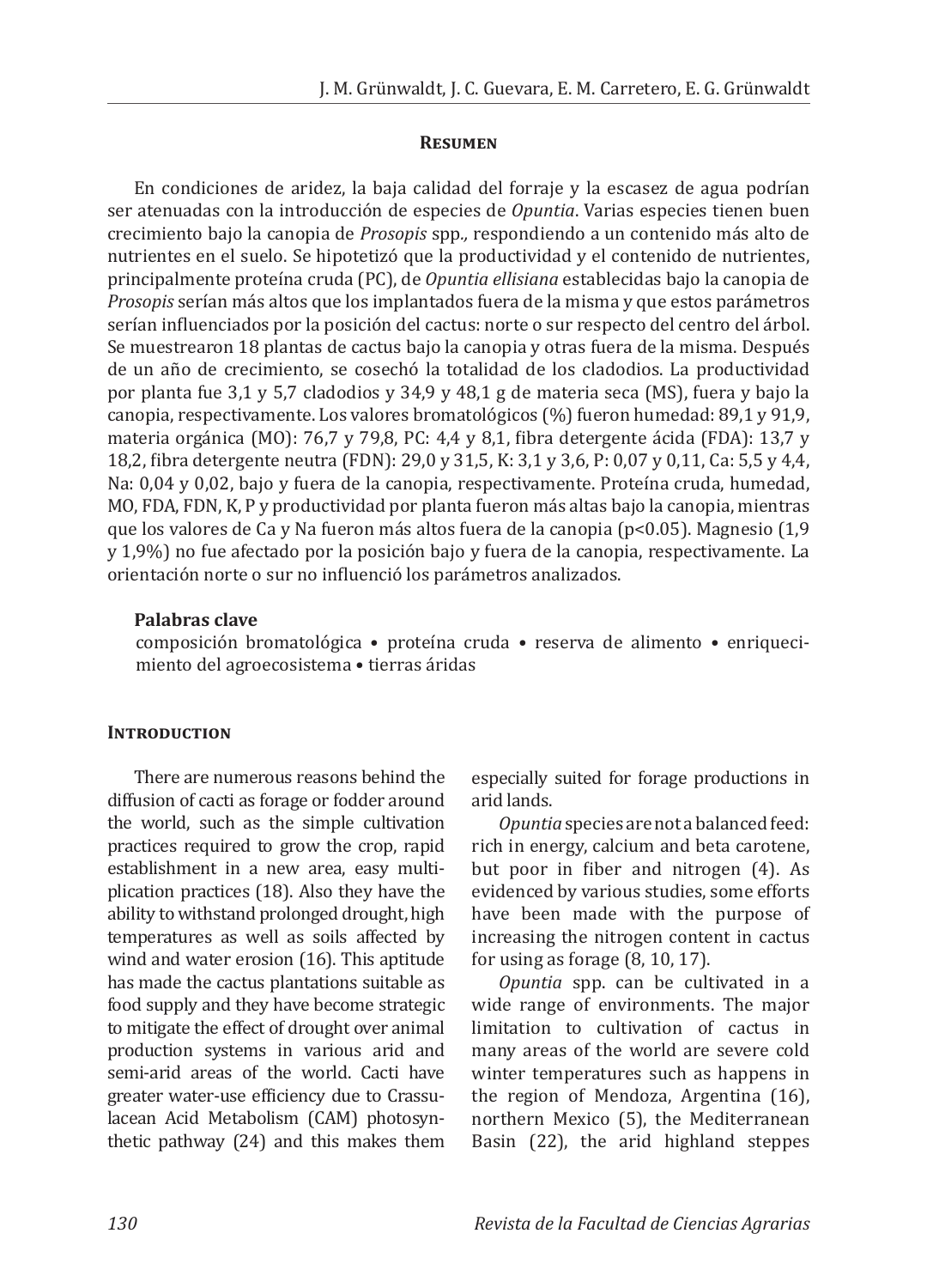of western Asia (23) and the southwestern United States (25). *O. ellisiana* has a lower growth and productivity compared to other *Opuntia* species such as *O. ficus-indica* (L.) Mill. but it stands out for its resistance to sub-zero temperatures proper of the arid lands.<br>*Prosonis* spn. has the

*Prosopis* spp. has the capacity of tolerating drought and unfavourable edaphic conditions, such as salinity, as well as being well adapted to the herbivory. All these are the main reasons of its dominant position in the silvopastoral systems of the arid and semi-arid areas of America. On the other hand, they generate spatial heterogeneity that affects the distribution of the shrub and herbaceous layers due to the modification of the microclimatic conditions under its canopy (29).

The improvement in the forage value of cactus under the *Prosopis* crown indicates the better condition of the site as a result of the higher nutrient content of the soil (26). In arid ecosystems, dominant woody plants are likely to cause changes in microclimate and soil properties by mitigating harsh environmental conditions such as high temperature and solar radiation (6, 19). Also, shrub species play an important role in arid land vegetation, since in several cases, they act as "nurse plants" improving microclimatic conditions, increasing water and nutrient availability, and offering protection against herbivory (13).

The objective of this work was to determine the effect of associating tree-cactus over the bromatological parameters and DM productivity per plant of *Opuntia ellisiana* Griffiths, implanted under and outside the *Prosopis* spp*.* canopy, considering the north and south location respect to the tree. It was hypothesized: a) productivity and nutrient content, mainly crude protein (CP), of cactus under the *Prosopis* will be greater than those planted outside the canopy and b) these parameters will be influenced by the location of cacti plantation, north or south, with respect to the *Prosopis* trunk.

#### **Materials and methods**

The experience was carried out in the campus of the CCT-CONICET-Mendoza (32°53'45" S; 68°52'28" W, 840 m a. s. l.) Mendoza, Argentina. The maximum and minimum absolute temperatures (2014-2015 period) were 38.0 and 0.9°C in summer and winter, respectively. Precipitation is characterized by high spatial and temporal variability, it occurs in summer mostly as intense precipitations and the mean for the 2014 and 2015 period was  $324.2$  mm year<sup>-1</sup>, during an exceptionally wet period given that the mean of the past 10 years was 226.7 mm year<sup>-1</sup>. Soils in the study area are of alluvial origin with heterometric clasts in a sandy matrix, normally non-structured, deep, well drained, belonging to the order of Torripsamments. Soluble salts are washed into the profile increasing the electrical conductivity between 25-40 cm deep.

In the soils, texture (Boujoucos), N (Kjeldahl), P (UV visible spectrophometry), K (Pratts), Na (flame photometry), Ca and Mg (complexometry with EDTA), pH and electrical conductivity were determined. Samples of soil for analysis were taken from the first 20 cm of the soil, bearing in mind that 91 to 100% of the roots of the *O. ficus indica* are found in the top 15 cm of the ground (27). To know the soil parameters at greater depth, other soil samples were also extracted at 40 cm depth.

*O. ellisiana* was used in this study due to its resistance to low temperature (12). This experience started in the autumn of 2014. Double cladodes, homogeneous in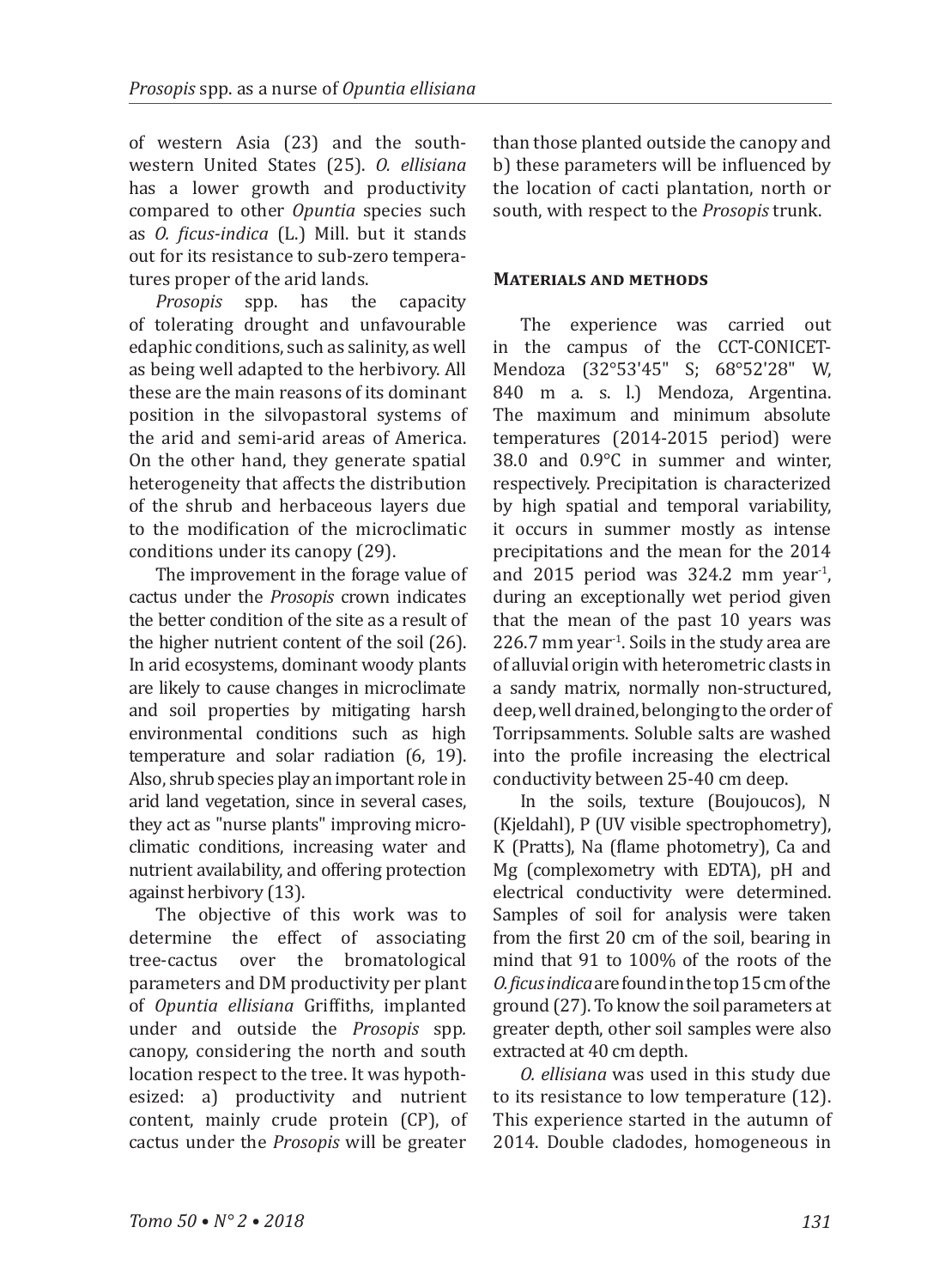size, provided by the IADIZA experimental collection, were used for the plantation. They were cut before they started giving out new cladodes.

Sampling of cladodes took place at the end of the growing period, as from the month of April. Organic matter (OM), dry matter (DM), neutral detergent fiber (NDF) and acid detergent fiber (ADF) (Van Soest and Wine), crude protein (CP) by Kjeldahl, P (vanadomolibdophosphoric complex colorimetric, Spectronic 21 Bausch & Lomb.), K and Na (flame photometry, Metrolab 315), Ca and Mg (atomic absorption spectroscopy, Perkin Elmer AAnalyst 200) were determined in the cladodes. The samples were obtained from the south and from the north, under the *Prosopis* canopy; a similar sampling being carried out outside the influence of the canopy.

The experimental design included 18 and 23 plants located under and outside of the *Prosopis* canopy, respectively. Under the canopy of five trees, four plants were implanted, two to the north and two to the south, equidistant between the trunk and the edge of the canopy. Five plots with five double cladodes in each of them were also used as controls. Two plants under *Prosopis* spp. and control, respectively, did not thrive in their growth. After a year of the plantation, all the cladodes were collected, with the exception of the double cladodes planted when initiating the experience.

In order to determine the photosynthetically active radiation (PAR), a linear radiometer (Apogee MQ 300) was applied. To quantify the air temperature at 1 m height from the ground and 5 cm deep in the ground, a multichannel digital thermometer was used.

The data for PAR and temperature were registered in spring (September), summer (February) and winter (June), between 11 a.m. and 1 p.m. These reports were taken in the centre of the tree and

outside the influence of the canopy; the orientation being north-south.

The data were analysed using multivariate analysis with InfoStat statistics software. As confirmation, multivariate analysis of variance (MANOVA) of the nutritional variables was performed. To compare mean vectors between the groups, a Hotelling test was used (21).

# **Results and discussion**

In each sampling period the air temperature had very similar values both outside and under the canopy. The values of radiation and soil temperature were higher outside the canopy (table 1, page 133). Although the influence of the radiation level on the growth and productivity of *Opuntia* has been demonstrated (1, 9, 11, 14), in this experiment the *Prosopis*' effect on the cactus was more important than the higher radiation received by the cladodes outside the canopy. Shadow of *Prosopis* influenced the incident radiation with a decrease of 20% in summer, 15% in winter and 32% in spring, compared to outside the canopy. During the post-implant and the harvest of the cladodes the temperatures recorded were not low enough to evaluate any damage by frost, having registered -0.7 and 1°C as the coldest days of winter of 2014 and 2015, respectively.

In soil, under *Prosopis* canopy, the contents of N, OM and others elements such as P and K were greater than those found outside it (table 2, page 133).

The contribution of nitrogen by *Prosopis* mulch under its cover could be explained by the redistribution of the nutrients absorbed by the radical system (3, 28) and the biological fixation of nitrogen by *Rhizobium* (15), and in addition, through of the litter accumulated under the canopy.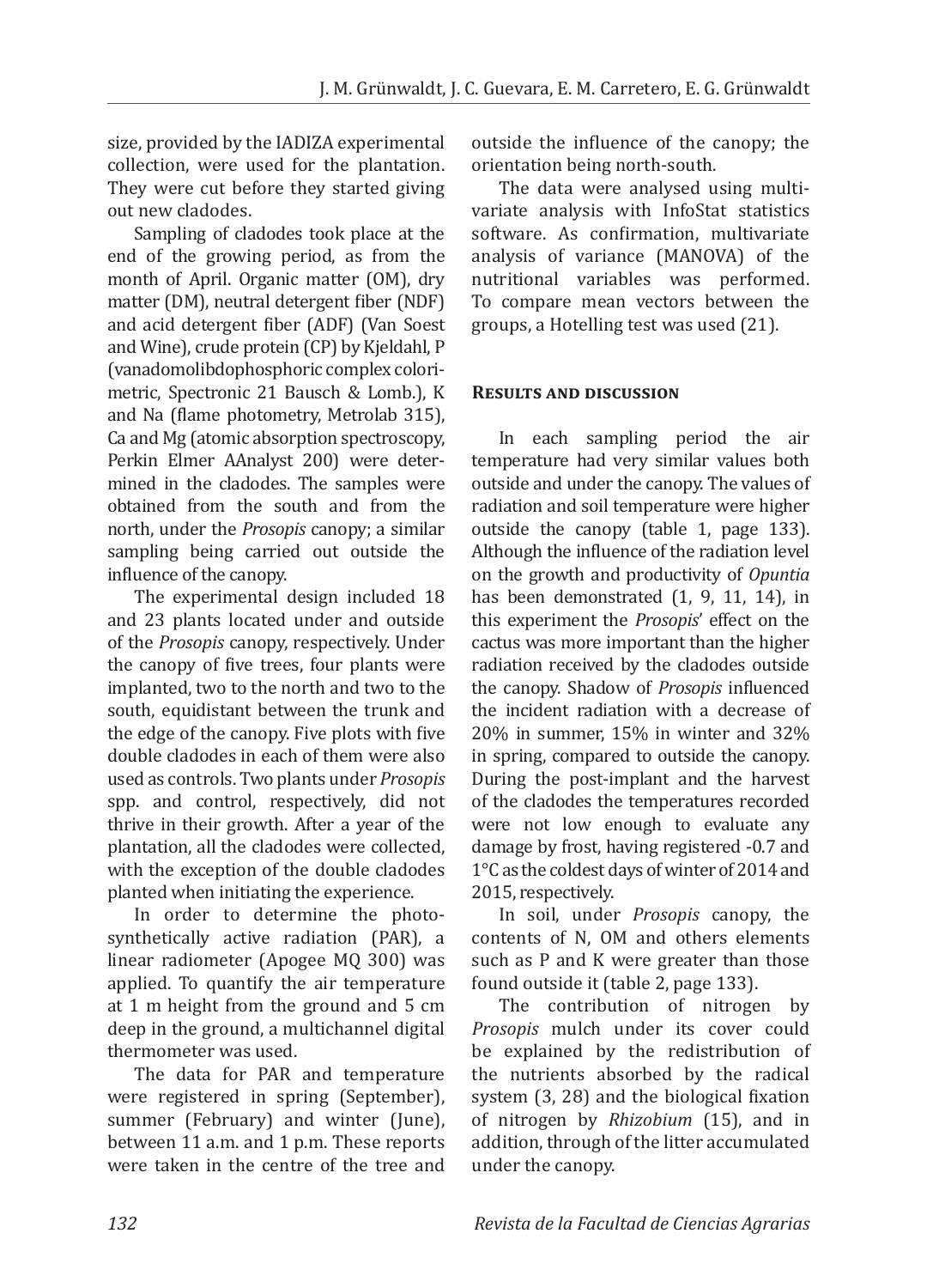**Table 1.** Values of photosynthetically active radiation, air and soil temperature in February, June and September outside and underside of *Prosopis* canopy.

**Tabla 1.** Valores de radiación fotosintéticamente activa, temperatura del aire y del suelo en febrero, junio y setiembre bajo y fuera de la canopia de Prosopis.

|                                                          | <b>February</b> |           | Iune           |           | September |                  |
|----------------------------------------------------------|-----------------|-----------|----------------|-----------|-----------|------------------|
|                                                          | <b>Outside</b>  | Underside | <b>Outside</b> | Underside | Outside   | <b>Underside</b> |
| PAR <sup>1</sup> (umol m <sup>-2</sup> s <sup>-1</sup> ) | 1352            | 273       | 775            | 119       | 1354      | 587              |
| $AT^2$ (°C)                                              | 31.9            | 31.4      | 15.0           | 14.8      | 30.4      | 29.9             |
| $TS^3$ ( $°C$ )                                          | 24.5            | 16.0      | 5.0            | 0.0       | 31.0      | 19.9             |

 $1$ Photosynthetically active radiation.  $/1$ Radiación fotosintéticamente activa. <sup>2</sup> Air temperature. / <sup>2</sup> Temperatura del aire 3 Soil temperature. / <sup>3</sup>Temperatura del suelo.

**Table 2.** Soil components at 20 and 40 cm depht outside and under the *Prosopis* canopy. **Tabla 2.** Componentes del suelo a 20 y 40 cm de profundidad bajo y fuera de la canopia de *Prosopis*.

|               | $N$ (ppm)            | OM(%)         | pH                | EC ( $\mu$ S cm <sup>-1</sup> 25°C) |                 |     | $P$ (ppm) |
|---------------|----------------------|---------------|-------------------|-------------------------------------|-----------------|-----|-----------|
| 20 cm outside | 532                  | 1.6           | 7.1               | 2650                                |                 | 9.0 |           |
| 20 cm under   | 1708                 | 3.5           | 7.4               | 3130                                |                 |     | 16.4      |
| 40 cm outside | 560                  | 2.1           | 7.5               | 4960                                |                 |     | 7.4       |
| 40 cm under   | 798                  | 2.2           | 7.5               | 5210                                |                 |     | 7.9       |
|               |                      |               |                   |                                     |                 |     |           |
|               | K(ppm)               | Ca(ppm)       | $Mg$ (meq $l-1$ ) |                                     | Na (meg $l-1$ ) |     |           |
| 20 cm outside | 1095                 | 14.5          |                   | 12.5                                | 3.0             |     |           |
| 20 cm under   | 2581                 | 9.2           |                   | 12.9                                | 2.5             |     |           |
|               | $\sim$ $\sim$ $\sim$ | $\sim$ $\sim$ |                   | $\sim$ $\sim$                       | $- -$           |     |           |

40 cm outside 938 17.8 13.8 27.0 40 cm under 1642 15.9 21.8 21.8 22.8

Throughfall effects are generally attributed to leaching from leaves, but canopies also filter and capture atmospheric nutrients, and these processes contribute large amounts nutrients to the understory.

The high percentages of nitrogen, derived from atmosphere in wood and leaves, clearly indicate that *Prosopis* is actively fixing nitrogen (15).

There is evidence that canopy filtration of atmospheric nutrients provided K, Mg, Ca, Na and  $P(7)$ .

In the principal component analysis (PCA), considering the data obtained from cladodes and soil, the first two axes of variation explain 78.4% of the total variability (figure 1, page 134).

The first component separates cladodes according to the nutrient contents and productivity; to the right, cladodes under the canopy with higher values, to the left cladodes outside the canopy and closely related to environmental variables.

No differences were found in the variables measured for cacti located in the northern and southern parts of the canopy.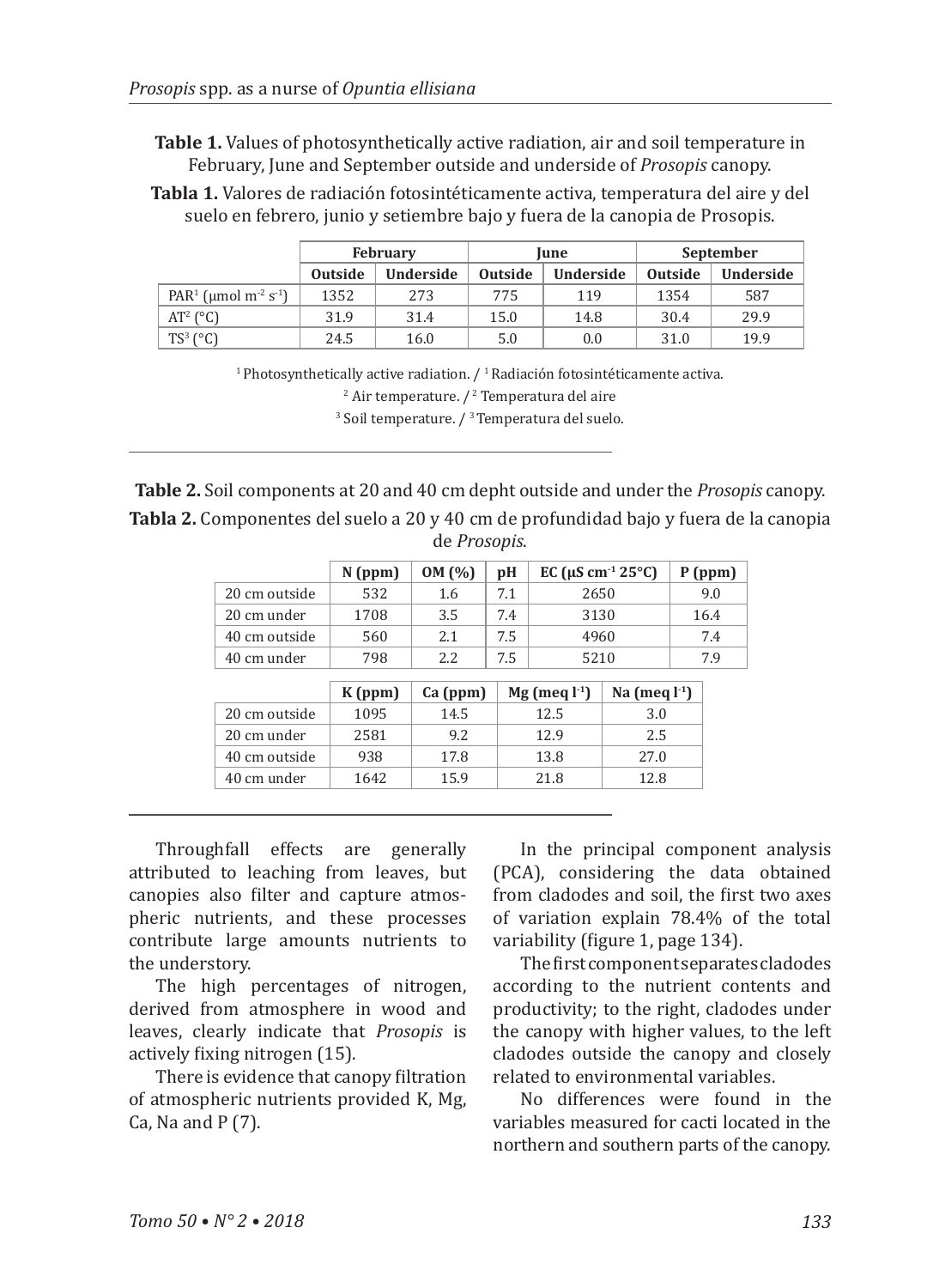



T°a: temperatura del aire; T°s: temperatura del suelo; PAR: radiación fotosintéticamente activa; OM: materia orgánica; ADF: fibra detergente ácida; NDF: fibra detergente neutra.

**Figure 1.** Biplot obtained by principal component analysis on nutritional and environmental parameters under and outside the *Prosopis* canopy for 41 *Opuntia* plants. Different symbols indicate under/outside location and north/south orientation below the canopy.

**Figura 1.** Gráfico biplot obtenido por análisis de componentes principales sobre los parámetros nutricionales y ambientales fuera y bajo la canopia de *Prosopis* para 41 plantas de *Opuntia*. Diferentes símbolos indican la ubicación bajo/fuera y la orientación norte/sur debajo de la canopia.

Furthermore, to compare mean vectors between groups and confirm the information given by PCA, a Hotelling test was used.

Table 3 (page 135), presents the<br>omatological values and cladode bromatological values quantity per plant of *O. ellisiana* planted outside and under the *Prosopis* canopy.

Dry matter productivity per plant (g) were 34.9 ± 16.1 and 48.1 ± 24.1 outside and under the canopy, respectively. Under the *Prosopis* canopy, the nutritional values of *O. ellisiana* were increased, the nitrogen content, to almost double its value. Productivity cladodes per plant and concentrations of moisture, OM, ADF, NDF, K and P in the cladodes were also significantly higher under *Prosopis*, while Ca and Na were higher outside the canopy. Magnesium values were not affected by the position, under or outside the canopy. Under the crown of the tree the effective precipitation is greater than outside of it, due to the runoff of the branches and trunk (20), which favors the leaching of Na in the soil; while an increase in N and P reduces the uptake of Ca and Na (8).

The improvement in the forage value of cactus under the *Prosopis* crown indicates the better condition of the site as a result of the higher nutrient content of the soil and the contribution of OM as mulch, resulting in the formation of fertility islands (26).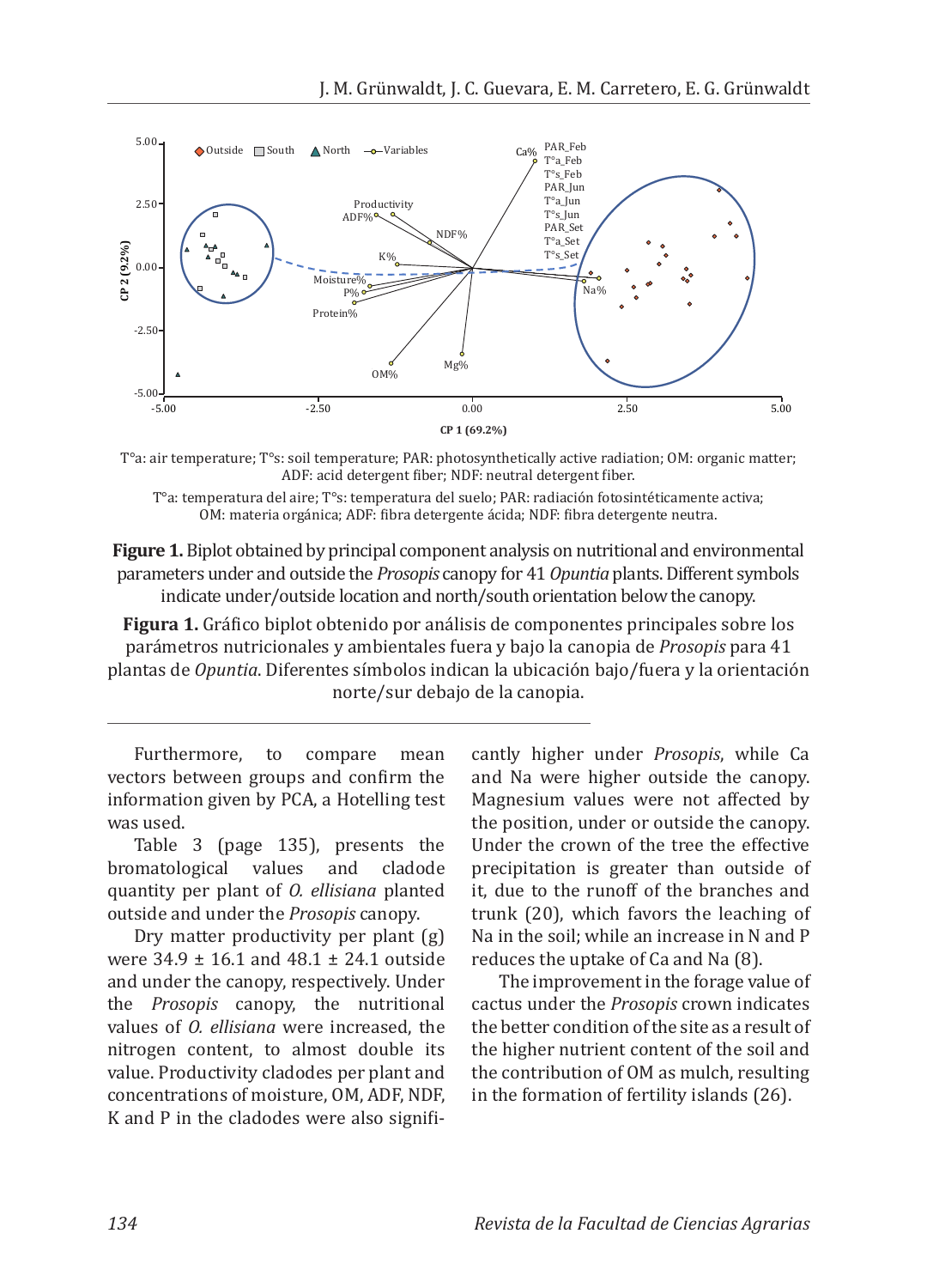**Table 3.** Means and standard deviations of bromatological values and yield of cladodes per plant of *O. ellisiana* planted outside and under *Prosopis* canopy.

|                             |                                | Under the canopy  |                       |                                    |  |
|-----------------------------|--------------------------------|-------------------|-----------------------|------------------------------------|--|
| <b>Parameters</b>           | Outside the<br>canopy $(n=23)$ | North $(n=9)$     | South $(n=9)$         | <b>North and South</b><br>$(n=18)$ |  |
| Moisture (%)                | 89.1 $\pm 1.3$ a               | $91.9 \pm 0.9$ b  | $91.9$ $\pm 1.2$<br>h | 91.9 $\pm 1.0$ b                   |  |
| Organic matter $(\%)$       | $76.7 \pm 2.5$ a               | $80.2 \pm 2.7$ h  | $79.4 \pm 1.0$<br>h   | $79.8 \pm 2.1$ b                   |  |
| Na $(%)$                    | $0.04 \pm 0.01a$               | $0.02 \pm 0.01$ h | $0.02 \pm 0.005$ b    | $0.02 \pm 0.01 b$                  |  |
| $K(\%)$                     | 3.1 $\pm 0.4$ a                | $3.5 \pm 0.4$ b   | $3.7 \pm 0.4$<br>h    | 3.6 $\pm 0.4$ b                    |  |
| $P($ %)                     | $0.07 \pm 0.02a$               | $0.11 \pm 0.02$   | $0.12 \pm 0.02$ h     | $0.11 \pm 0.02h$                   |  |
| Ca (%)                      | 5.5 $\pm 1.4$ a                | $4.3 \pm 1.2$ b   | 4.7 $\pm 0.4$<br>h    | 4.4 $\pm 0.9$ b                    |  |
| Mg(%)                       | $1.9 \pm 0.2$ a                | $1.9 \pm 0.2$ a   | $\pm 0.2$<br>1.8<br>a | $1.9 \pm 0.2$ a                    |  |
| Crude protein (%)           | 4.4 $\pm 1.0$ a                | $8.1 \pm 1.3$ h   | $8.0 \pm 0.5$<br>h    | $8.1 \pm 1.0$ h                    |  |
| Acid detergent fiber (%)    | $13.7 \pm 2.4$ a               | $17.7 \pm 1.9$ b  | $18.8 \pm 1.0$<br>h   | 18.2 $\pm 1.6$ b                   |  |
| Neutral detergent fiber (%) | $29.0 \pm 4.2 a$               | $31.8 \pm 2.4$ b  | $31.2 \pm 1.3$<br>h   | $31.5 \pm 1.9$ b                   |  |
| Cladode quantity per plant  | 3.1 $\pm 1.2$ a                | $5.7 \pm 2.7$ h   | $5.6 \pm 2.1$<br>b    | 5.7 $\pm 2.3$ b                    |  |

**Tabla 3.** Medias y desviaciones estándar de valores bromatológicos y producción de cladodios por planta de *O. ellisiana* bajo y fuera de la canopia de *Prosopis*.

Hotelling test Alfa=0.05. Means with a letter in common are not significantly different (p>0.05). Prueba de Hotelling Alfa=0,05. Medias con letra en común no son significativamente diferentes (p>0,05).

In arid and semiarid ecosystems, dominant woody plants are likely to cause changes in microclimate and soil properties by mitigating harsh environmental conditions (*e.g.*, high temperature and radiation) and by modifying soil characteristics, resource availability (*e.g.*, water and nutrients) and spatial distribution of nutrients (2, 6, 19).

The nurse effect of *Prosopis* improves the nitrogen content of cladodes in the same way as cattle manure applied to soil (10). The high doses of chemical fertilizers applied almost doubled the CP mean content of the 1-year-old cladodes when it was compared with the treatment in which no fertilizer was added: 7.8 and 4.3% DM, respectively (17).

#### **CONCLUSIONS**

There is no significant influence (p>0.05) of the north/south orientation under the canopy on the measured variables.<br>There are significant dif

significant differences (p<0.05) in productivity and nutrient content for cactus planted under and outside the *Prosopis* canopy. The nurse effect of *Prosopis* improves the nitrogen content of cladodes in the same way as cattle manure or high doses of chemical fertilizers applied to soil. The enrichment of the pastoral system in arid environments by the introduction of *Opuntia* associated to *Prosopis* increases both the productivity and forage quality of the system.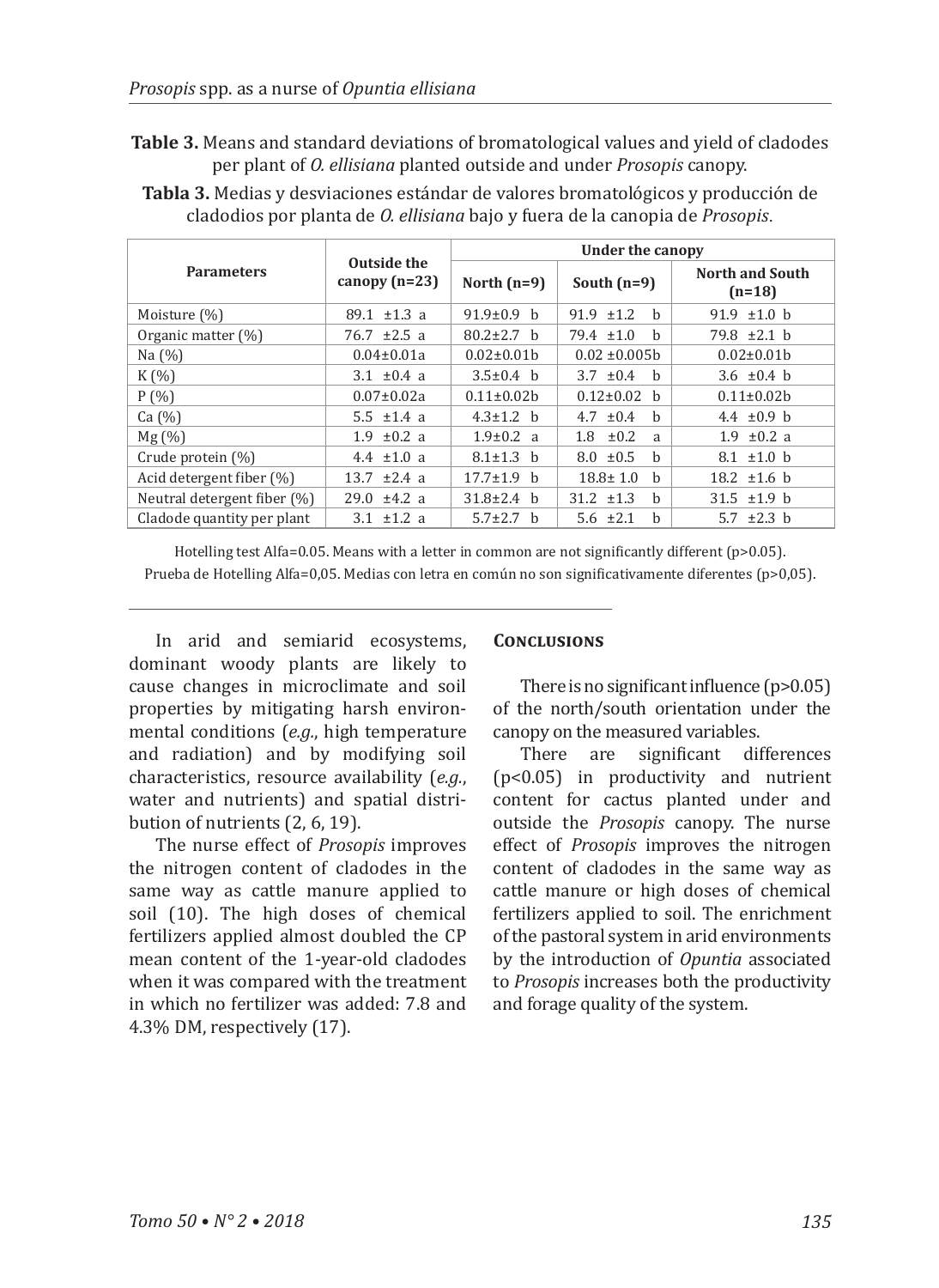

*Sol Curto* Ilustradora

Nombre de la obra: *Prosopis flexuosa* II Técnica: Grafito sobre papel Tamaño: 12cm x 12cm Año 2018

#### **References**

- 1. Acevedo, E.; Badilla, I.; Nobel, P. S. 1983. Water relations, diurnal acidity changes, and productivity of a cultivated cactus, *Opuntia ficus-indica*. Plant Physiology. 72: 775-780.
- 2. Alvarez, J. A.; Villagra, P. E.; Rossi, B. E.; Cesca, E. M. 2009. Spatial and temporal litterfall heterogeneity generated by woody species in the Central Monte desert. Plant Ecology. 205: 295-303.
- 3. Barth, R. C.; Klemmedson, J. O. 1982. Amount and distribution of dry matter, Nitrogen, and organic Carbon in soil-plant systems of mesquite and palo verde. Journal of Range Management. 35: 412-418.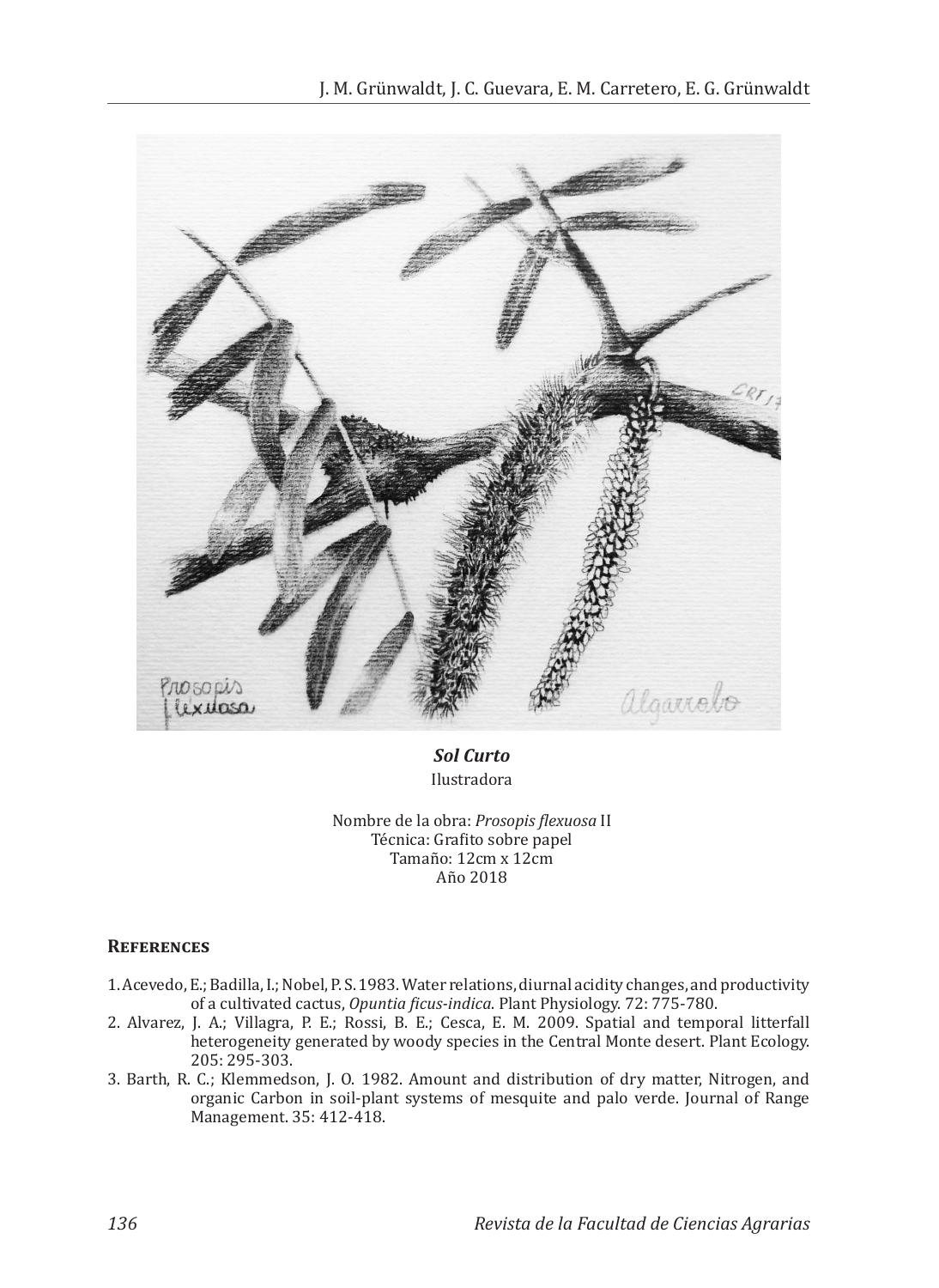- 4. Ben Salem, H. 2010. Nutritional management to improve sheep and goat performances in semiarid regions. Revista Brasileira de Zootecnia. 39: 337-347. Suppl.spe Viçosa.
- 5. Borrego-Escalante, F.; Murillo-Soto, M. M.; Parga-Torres, V. M. 1990. Potencial de producción en
	- el norte de México de variedades de nopal (*Opuntia* spp.) tolerantes al frío. In: Felker, P. (Ed.). Proceedings of the First Annual Texas Prickly Pear Council. Caesar Kleberg Wildlife Research Institute. Kingsville. Texas. p. 49-73.
		-
- 6. Callaway, R. M. 1995. Positive interactions among plants. The Botanical Review. 61: 306-349.
- 7. Callaway, R. M. 2007. Direct mechanisms for facilitation. In: Positive interactions and interdependence in plant communities. Springer Dordrecht. The Netherlands. 15-116.
- 8. Da Silva, J. A.; Bonomo, P.; Donato, S. L. R.; Pires, A. J. V.; Rosa, R. C. C.; Donato, P. E. R. 2012. Composição mineral em cladódios de palma forrageira sob diferentes espaçamentos e adubações química. Revista Brasileira de Ciências Agrárias. 7: 866-875.
- 9. da Silva, T. G. F.; Primo, J. T. A.; de Morais, J. E. F.; da Silva Diniz, W. J.; de Souza, C. A. A.; da Conceição Silva, M. 2015. Crescimento e produtividade de clones de palma forrageira no semiárido e relações com variáveis meteorológicas. Revista Caatinga. 28: 10-18.
- 10. Donato, P. E. R.; Vieira Pires, A. J.; Rodrigues Donato, S. L.; Da Silva, J. A.; De Aquino, A. A. (2014). Valor nutritivo da palma forrageira 'gigante' cultivada sob diferentes espaçamentos e doses de esterco bovino. Revista Caatinga. 27: 163-172.
- 11. Doussouline E.; Acevedo, E.; García de Cortázar, V. 1989. Arquitectura, intercepción de radiación y producción en tuna *Opuntia ficus-indica* (L.) Mill. Idesia. 11: 7-17.
- 12. Felker, P. 1995. Forage and fodder production and utilization. In: Barbera, G.; Inglese, P.; Pimienta-Barrios, E. (Eds.). Agro-ecology, cultivation and uses of cactus pear. FAO. Rome. Italy. 144-154.
- 13. Fernández, M. E.; Passera, C. B.; Cony, M. A. 2016. Sapling growth, water status and survival of two native shrubs from the Monte Desert, Mendoza, Argentina, under different preconditioning treatments. Revista de la Facultad de Ciencias Agrarias. Universidad Nacional de Cuyo. 48(1): 33-47.
- 14. García de Cortázar, V.; Nobel, P. S. 1986. Modeling of PAR interception and productivity of a prickly pear cactus *Opuntia ficus-indica* L., at various spacings. Agronomy Journal. 78: 80-85.
- 15. Geesing, D.; Felker, P.; Bingham, R. L. 2000. Influence of mesquite (*Prosopis glandulosa*) on soil nitrogen and carbon development: Implications for global carbon sequestration. Journal of Arid Environments. 46: 157-180.
- 16. Grünwaldt, J. M.; Guevara, J. C.; Grünwaldt, E. G.; Martínez Carretero, E. 2015. Cacti (*Opuntia* sps.) as forage in Argentina dry lands. Revista de la Facultad de Ciencias Agrarias. Universidad Nacional de Cuyo. 47(1): 263-282.
- 17. Guevara, J. C.; Felker, P.; Balzarini, M. G.; Paez, S. A.; Estevez, O. R.; Paez, M. N; Antúnez, J. C. 2011. Productivity, cold hardiness and forage quality of spineless progeny of the *Opuntia ficus-indica* 1281 x *O. lindheimerii* 1250 cross in Mendoza plain, Argentina. Journal of the Professional Association for Cactus Development. 13: 48-62.
- 18. Guevara, J. C.; Estevez, O. R. 2018. Sustainable use of rangelands of the Mendoza plain (Argentina). Revista de la Facultad de Ciencias Agrarias. Universidad Nacional de Cuyo. 50(1): 295-307.
- 19. Gutiérrez, J. R.; Meserve, P. L.; Contreras, L. C.; Vásquez, H.; Jaksic, F. M. 1993. Spatial distribution of soil nutrients and ephemeral plants underneath and outside the canopy of *Porlieria chilensis* shrubs (Zygophyllaceae) in arid coastal Chile. Oecologia. 95: 347-352.
- 20. Horno, M. E. 1993. Interceptación de la precipitación por algarrobo. In: IADIZA (Ed.), Contribuciones mendocinas a la quinta reunión regional para América Latina y el Caribe de la Red de Forestación del CIID. Conservación y mejoramiento de especies del género *Prosopis.* Mendoza. Argentina*.* IADIZA. 93-97.
- 21. InfoStat. 2008. InfoStat version 2008. Grupo InfoStat, Facultad de Ciencias Agropecuarias, Universidad Nacional de Córdoba, Argentina.